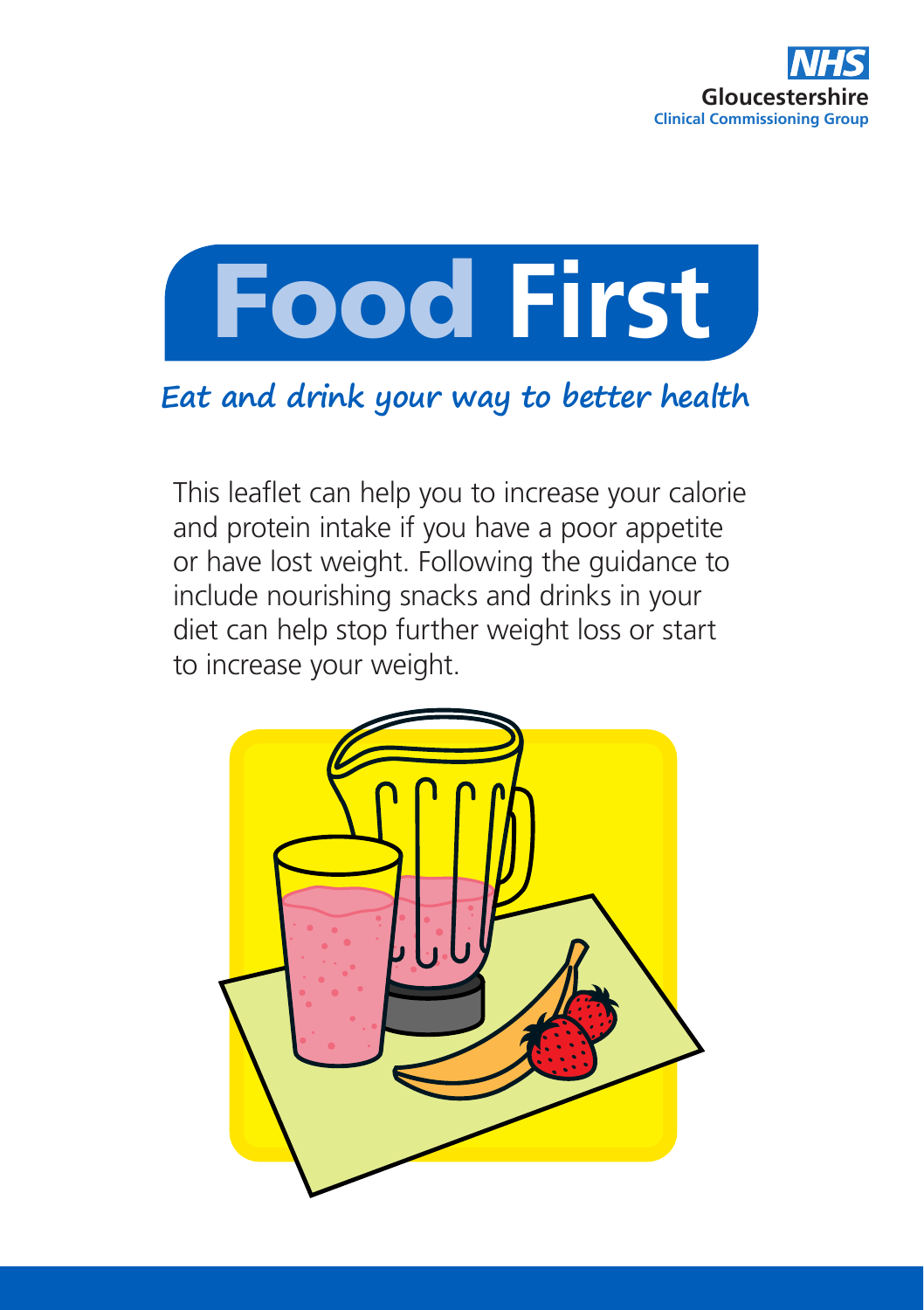Each day you should aim to have the following on top of your normal diet;

- 1 Food boosters (page 4)
- 2 High energy snacks (page 5)
- 3 Nourishing drinks (page 5/6)

You should weigh yourself weekly and track your progress using the table below.

You should notice whether these changes have helped your weight after four weeks. If after this time you still have concerns, contact your GP practice for advice.

| <b>Weight Record</b> |        |
|----------------------|--------|
| Date                 | Weight |
|                      |        |
|                      |        |
|                      |        |
|                      |        |
|                      |        |
|                      |        |
|                      |        |
|                      |        |
|                      |        |
|                      |        |
|                      |        |
|                      |        |
|                      |        |
|                      |        |
|                      |        |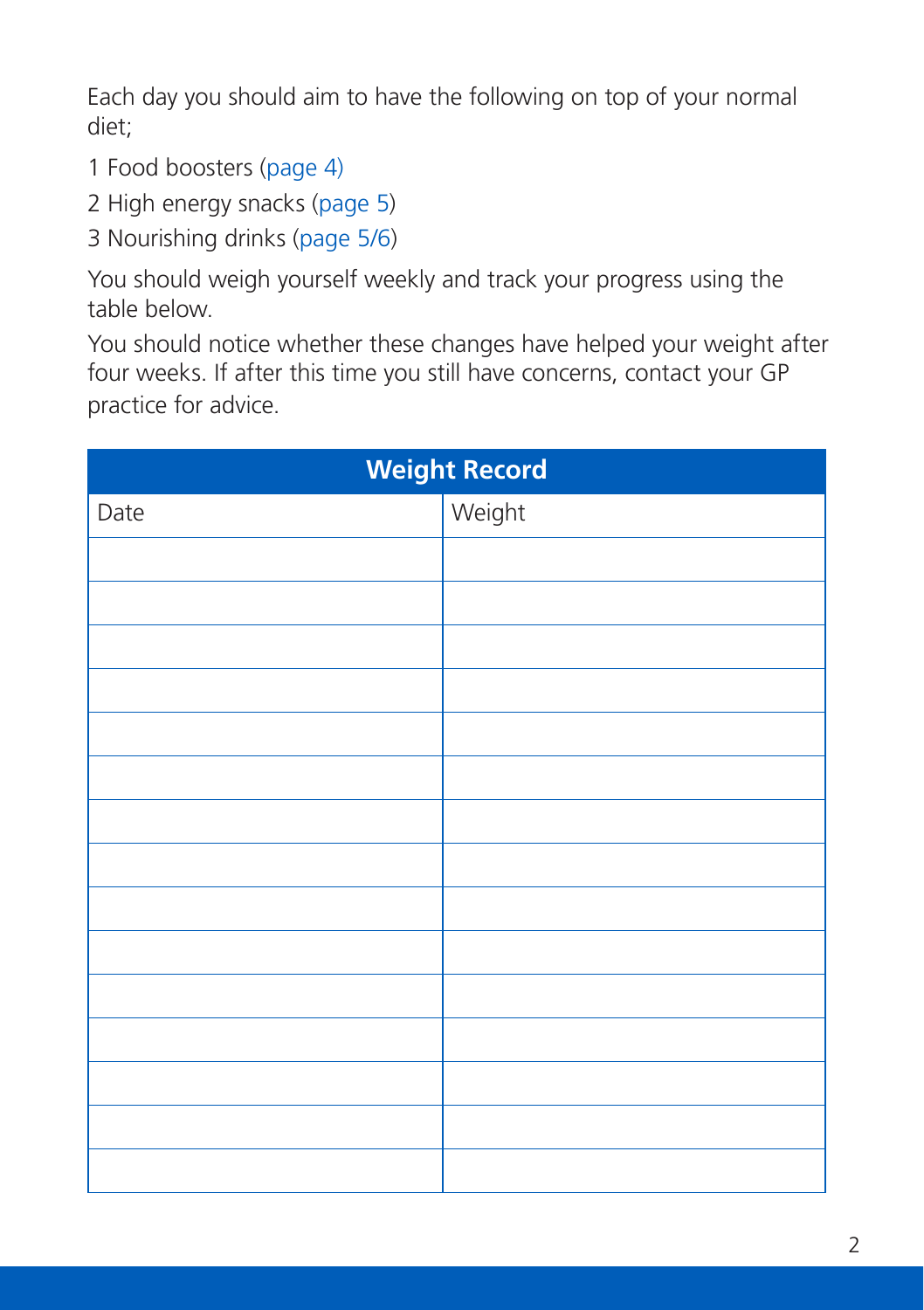# **General hints and tips**

- Always use full fat and full sugar products (if you have diabetes please seek advice from your diabetes specialist)
- Try to eat little and often, aim for every 2-3 hours
- If you are unable to manage a meal, try to have a nourishing drink with a snack instead
- **•** Fresh air and gentle exercise before meals may help to stimulate your appetite
- Relaxing and enjoying meals in company may help to increase your appetite
- $\bullet$  If a large plate of food is overwhelming, try a smaller plate; you can always go back for more
- **•** Freeze extra portions so you have meals available without needing to cook every day

#### **Skimmed milk powder\*:**

Skimmed milk powder, available in most supermarkets, is a cheap and effective way to increase your calorie and protein intake:

- Add 4 tablespoons of skimmed milk powder to 1 pint of full cream milk and mix well. This can be used throughout the day in place of your usual milk
- Add the skimmed milk powder to soups, mashed potato, white sauces, porridge, milky puddings, creamy dishes e.g. pasta bakes, fish pie, carbonara

\*If you do not eat or drink dairy products try using soya milk fortified with soya milk powder instead







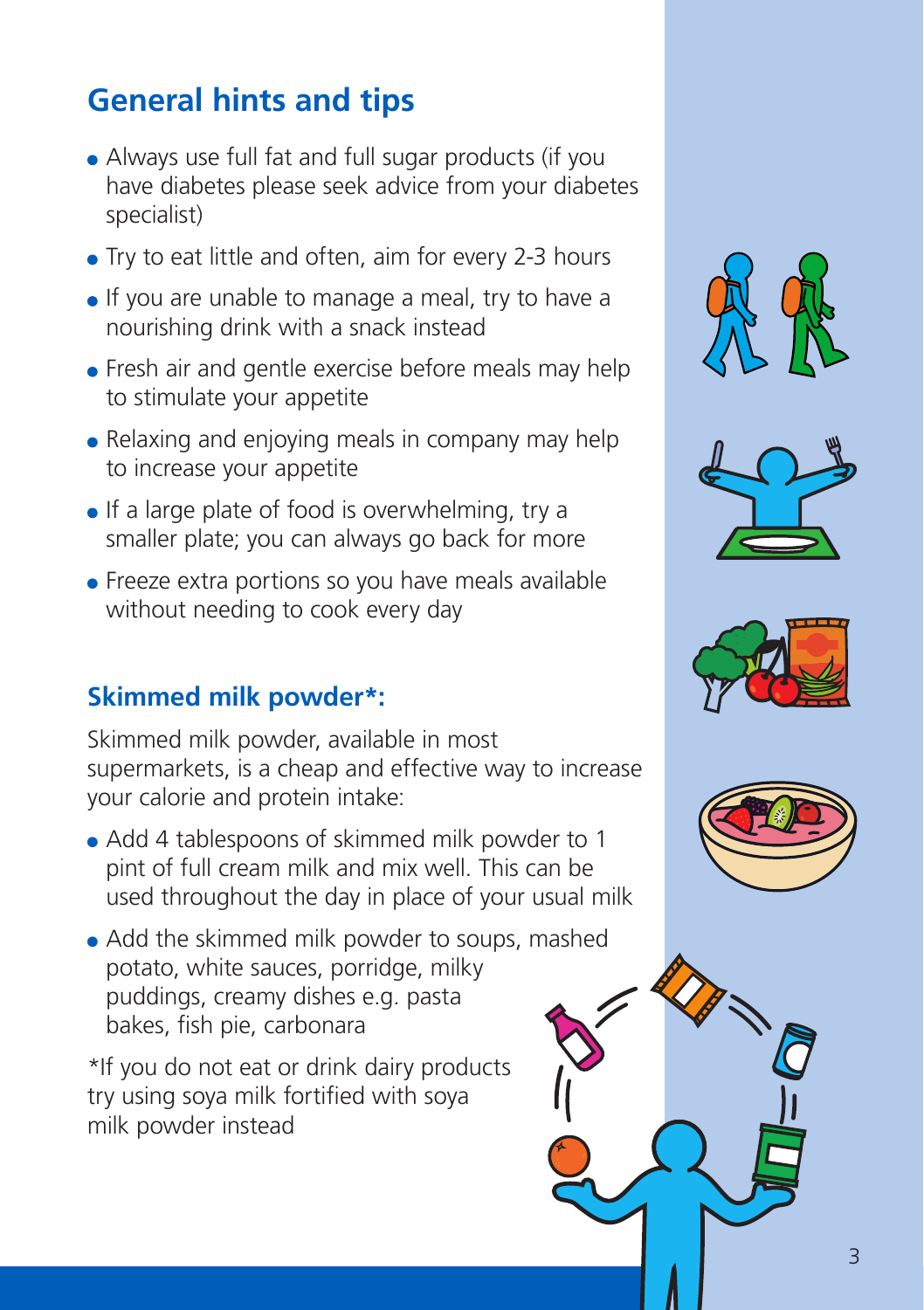## **Food boosters**

The list of foods below provide approximately 100 calories each. They are examples of boosters that can be added to your normal meals to promote weight gain. Aim for at least three boosters per day.

| <b>Savoury options</b>                                  | Can be added to                                                                                                               |
|---------------------------------------------------------|-------------------------------------------------------------------------------------------------------------------------------|
| A small matchbox-sized piece (30g) of<br>Cheddar cheese | Toast, pasta, mashed potato, soup,<br>salads, baked potatoes, beans, minced<br>beef/quorn dishes, crumpets, scones,<br>chips. |
| 1 tablespoon of peanut butter                           | Milkshake, toast, crumpets,<br>sandwiches.                                                                                    |
| 1 tablespoon of full fat mayonnaise                     | Salad, mashed potato, baked potato,<br>chips, sandwiches.                                                                     |
| 1 tablespoon of oil                                     | Salads, mashed potato, roast<br>potatoes, chips, roasted veg,                                                                 |
| 2 cubes of butter                                       | Bread, potatoes, crumpets, scones,<br>vegetables.                                                                             |
| 2 tablespoons of pesto                                  | Pasta, salad, vegetables, pizza, tomato<br>based sauces, soups.                                                               |
| 2 tablespoons of salad cream                            | Salad, mashed potato, baked potato,<br>chips, sandwiches.                                                                     |
| 2 tablespoons of hummus                                 | Vegetable sticks, bread sticks, crisps,<br>salads, baked potatoes.                                                            |

| <b>Sweet options</b>                                | Can be added to                                        |
|-----------------------------------------------------|--------------------------------------------------------|
| 1 heaped tablespoon of sugar                        | Cereals, porridge, desserts.                           |
| 1 small pot of full fat yoghurt                     | Fruit, pancakes, desserts, cakes.                      |
| 11/2 tablespoons of double cream                    | Porridge, desserts, milky drinks, cakes,<br>fruit.     |
| 2 tablespoons of chocolate sauce                    | Porridge, desserts, milky drinks, fruit,<br>pancakes   |
| 2 tablespoons of golden syrup                       | Porridge, desserts, cakes, fruit.                      |
| 2 tablespoons of lemon curd                         | Porridge, desserts, cakes, fruit,<br>sandwiches, toast |
| 2 tablespoons of condensed milk/<br>evaporated milk | Porridge, desserts, milky drinks, cakes,<br>fruit.     |
| 2 tablespoons of honey                              | Porridge, desserts, drinks, cakes, fruit,<br>yoghurt.  |
| 2 scoops of ice cream                               | Fruit, pancakes, desserts, cakes.                      |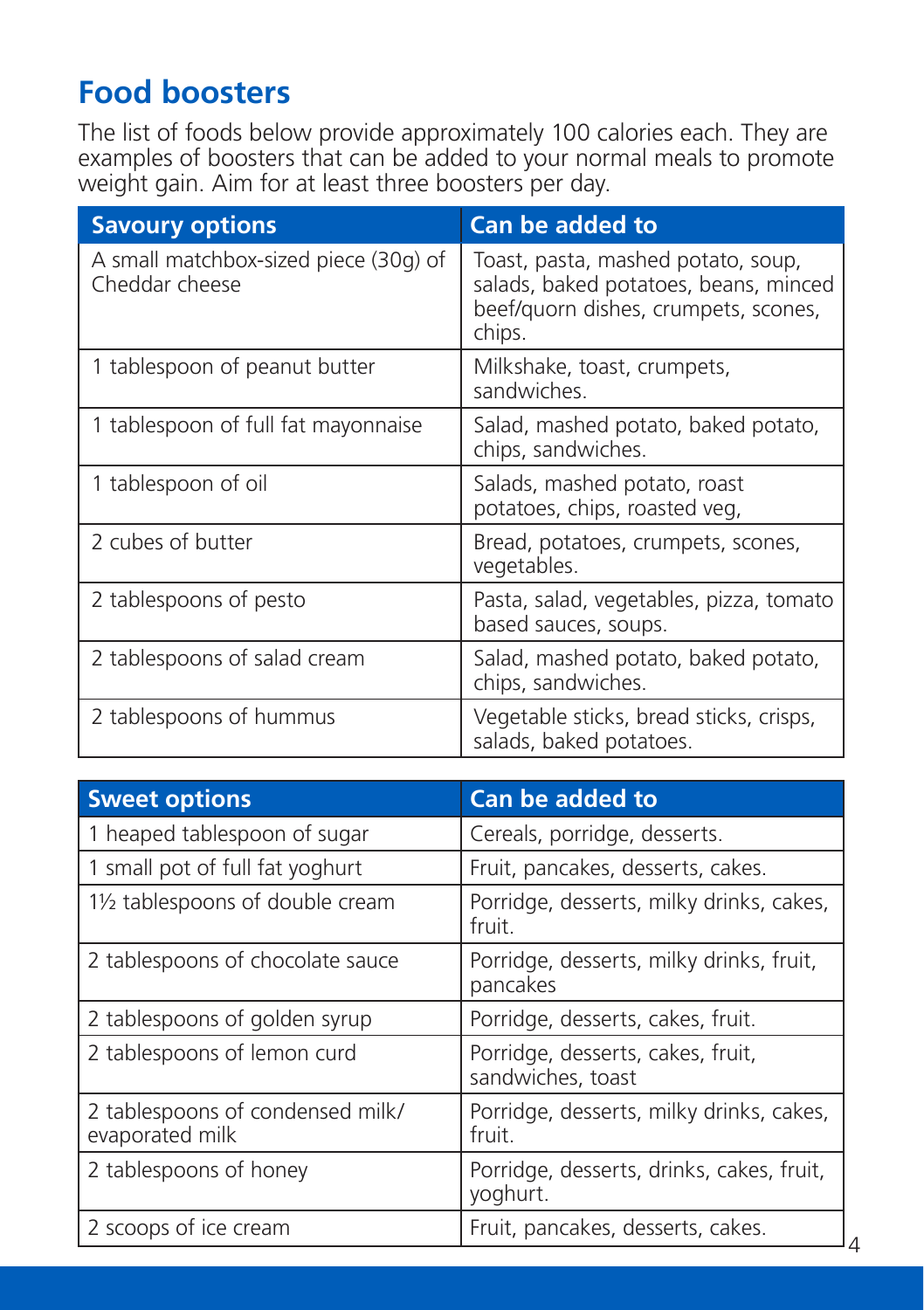# **High energy snacks**

Try to have two snacks each day. Avoid having them near meal times in case this reduces your appetite for main meals.

A small handful of nuts A small handful of dried fruit Chocolate mini roll 1 banana Half a croissant 1 shortbread finger 1 bag of crisps 1 slice of malt loaf Half a hot cross bun with butter 2 Jaffa Cakes 3 cream crackers 3 squares of milk chocolate 150ml of fortified milk 200ml of orange juice Two fingers of KitKat Five jelly babies or wine gums A serving of Angel Delight A 30g piece of cheese A hardboiled egg







# **Nourishing drinks**

Making the most of the **fluid** you drink is an easy way of getting extra **energy** and **protein** throughout the day.

Aim for three nourishing drinks each day. Try to avoid having these near meal times. Having a milky drink before bed is thought to aid sleep.

*On the next page are some recipes for you to try.*

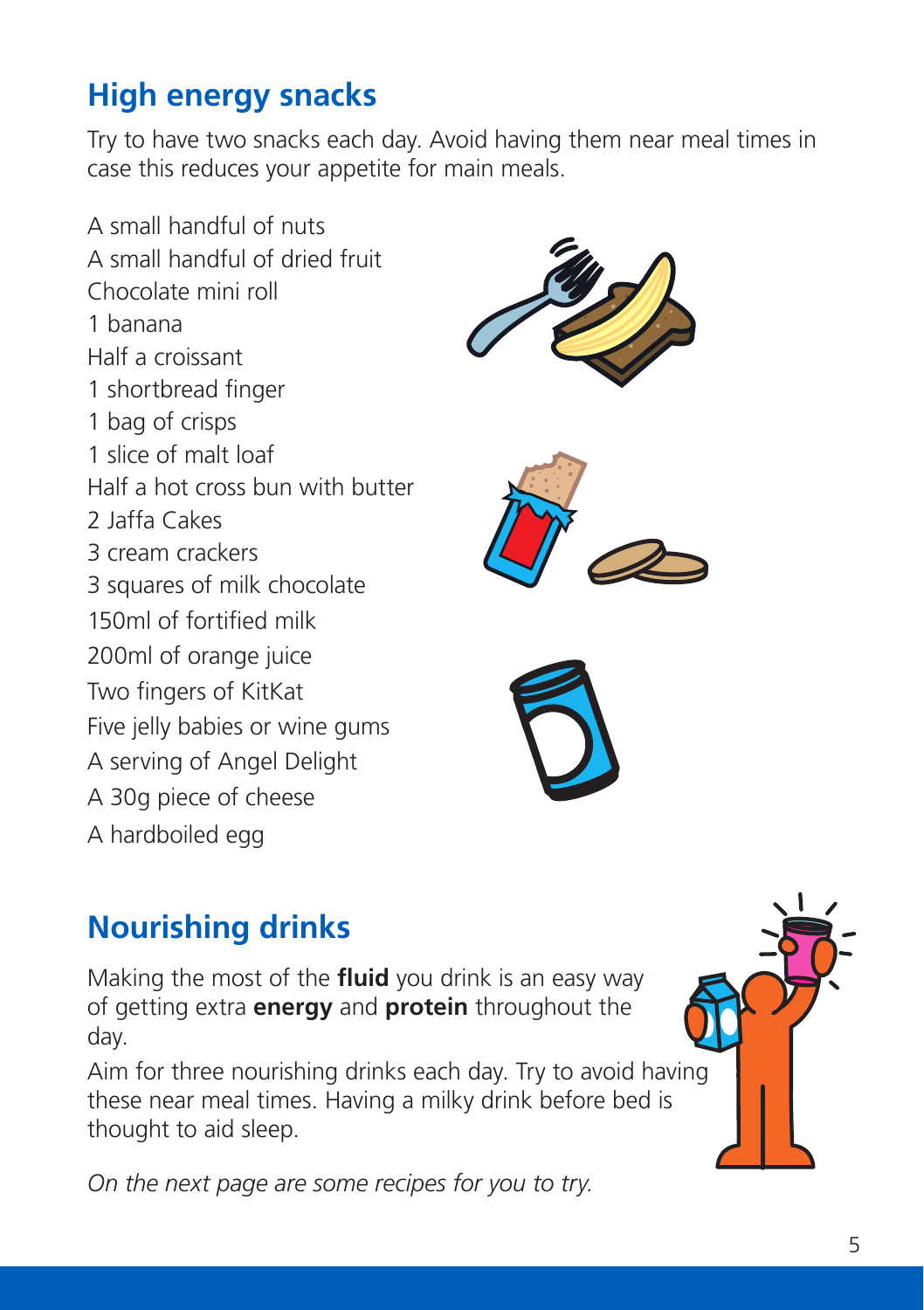# **Nourishing Drink Recipes**

#### **Fruit Smoothie**

- 150ml carton fruit juice
- 1 mashed banana
- 3-4 tablespoons of tinned peaches in syrup
- 2 teaspoons of honey/maple syrup or sugar

#### *Approx 260kcal and 2g protein*

#### **Iced Coffee Calypso**

- 200ml fortified milk
- 1-2 teaspoons instant coffee powder
- 2 teaspoons double cream or 1 scoop ice cream (iced coffee)
- sugar to taste

#### *Approx. 194kcal and 8g protein*

Tip: for hot alternative heat milk and leave out ice cream.

#### **Banana Milkshake**

- 200ml fortified milk
- 1 small banana mashed\*
- 1-2 teaspoons of sugar (or honey/ maple syrup/ caramel sauce)
- 60g or 1 scoop vanilla ice cream

\*or pieces of fruit/berries\*, (e.g. 80g)

#### *Approx. 449kcal and 20g protein*

#### **Chocolate Indulgence**

- 200ml fortified milk
- 1-2 tablespoons drinking chocolate
- 2 tablespoons of double cream
- 1 generous scoop of ice cream

#### *Approx. 300kcal and 17g protein*

**Tip:** for hot alternative heat milk and leave out ice cream *(approx. 230kcal and 17g protein)*

6 There are also many high calorie or high protein drinks available in supermarkets and pharmacies if you are unable to prepare a homemade nourishing drink or prefer something that is ready-to-drink.

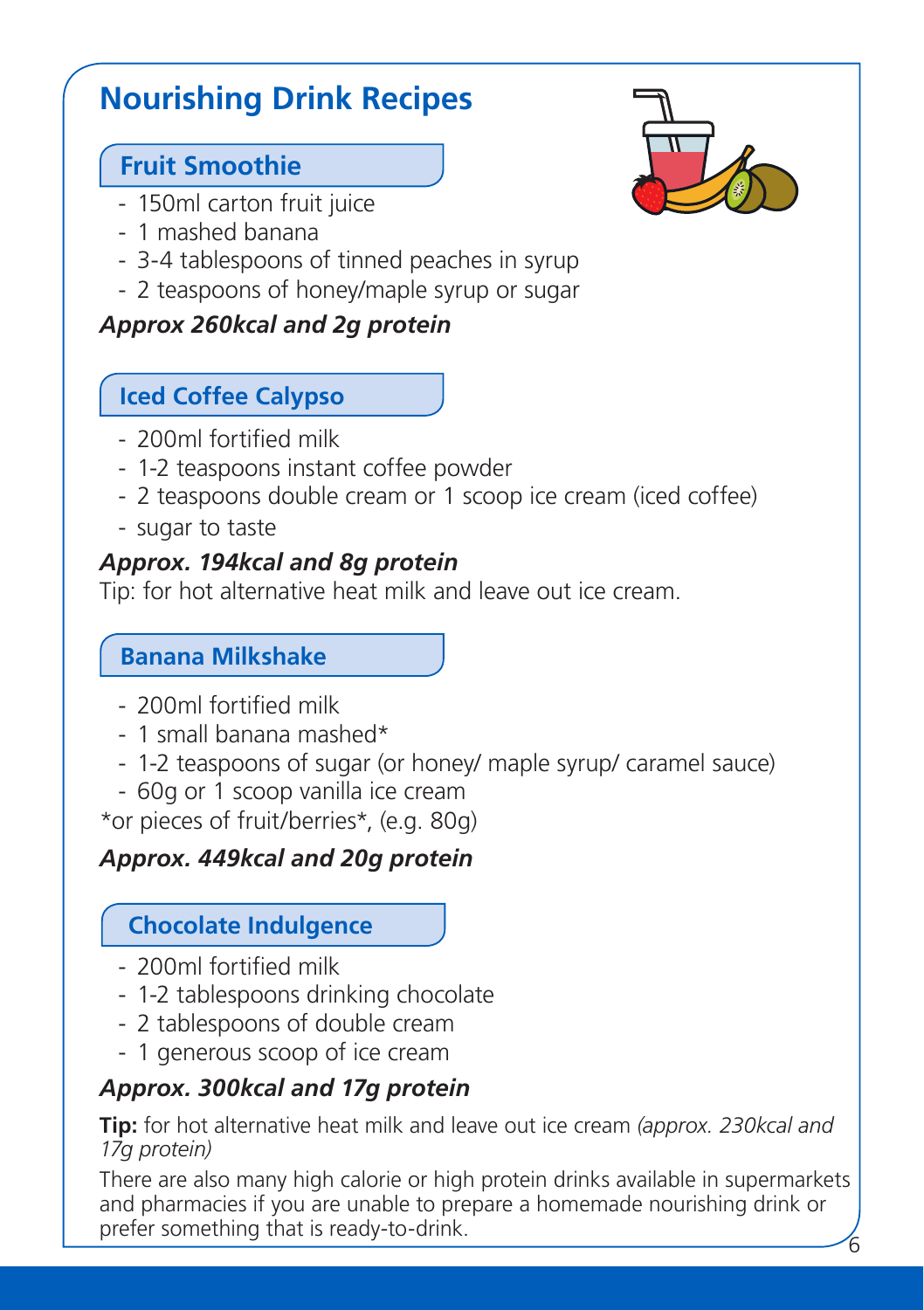# **Hydration**

Keeping hydrated is essential for healthy bodily function. You should try to drink 1.6 – 2 litres of fluid per day (this is around 8-10 glasses). Symptoms of not drinking enough (dehydration) can include:

- Headache
- Thirst
- Dry mouth, lips or both.
- Tiredness
- Confusion
- Dizziness
- Low blood pressure
- Constipation
- Dry or loose skin
- Urinary tract infections

Keeping an eye on the colour of your urine can be a helpful way of making sure you are hydrated:

• Remember '1-3 is healthy wee, 4-8 you must hydrate!'